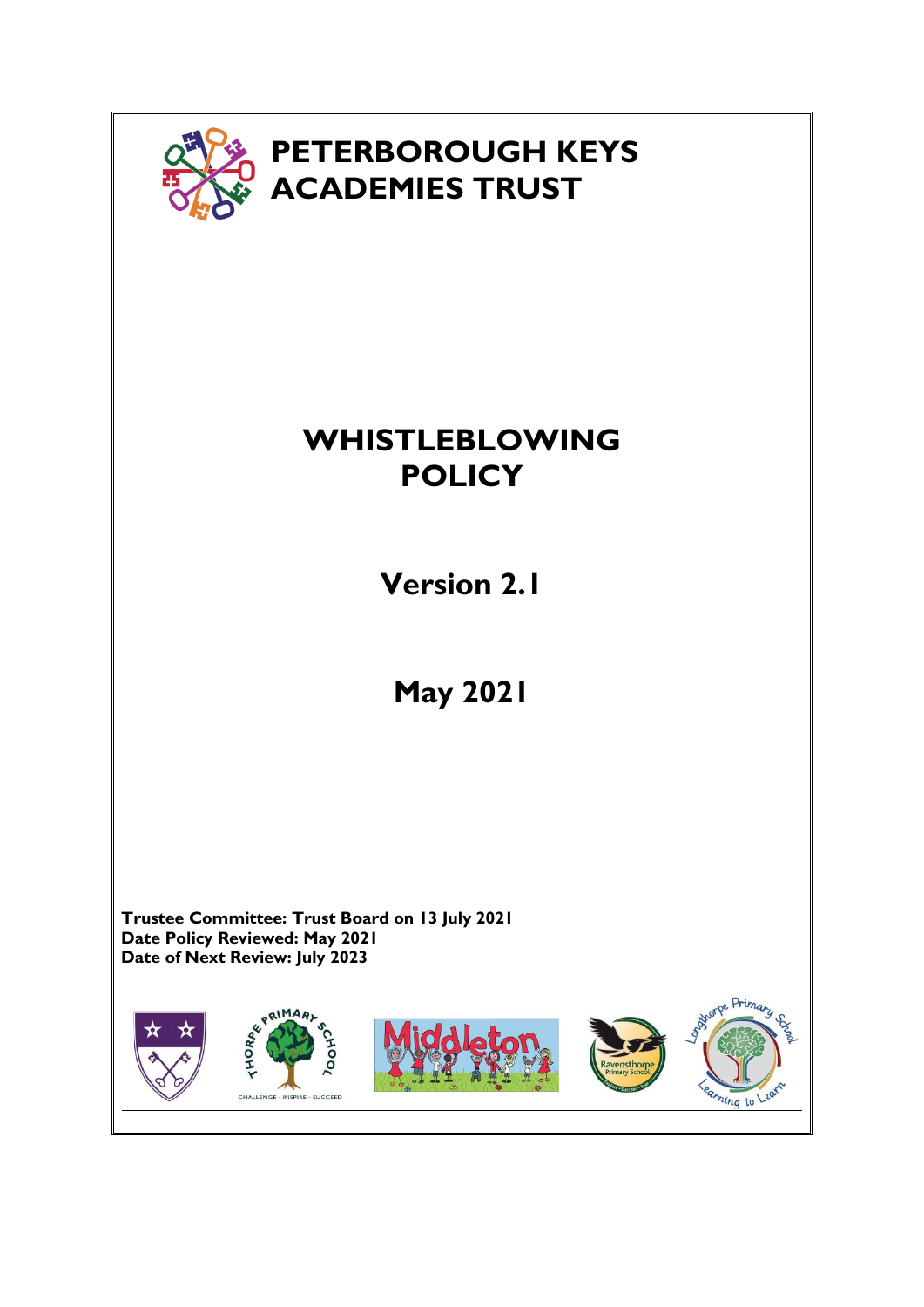# **Contents**

| $\mathbf{I}$ , $\mathbf{I}$ |  |  |
|-----------------------------|--|--|
| 2.                          |  |  |
| 3.                          |  |  |
| 4.                          |  |  |
| 5 <sub>1</sub>              |  |  |
| 6.                          |  |  |
| 7.                          |  |  |
| 8.                          |  |  |
| 9.                          |  |  |
|                             |  |  |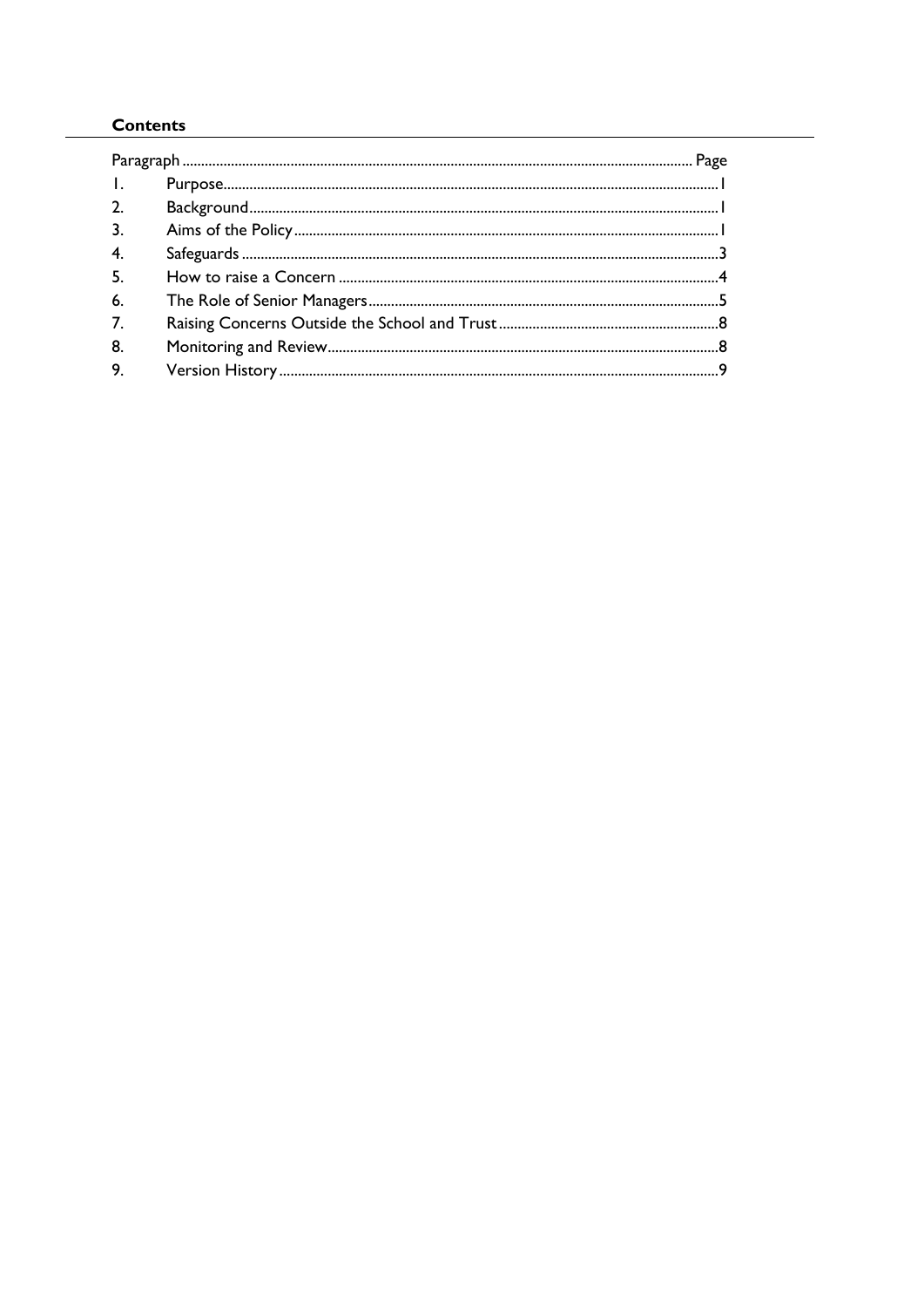#### **1. Purpose**

- 1.1 To set out the policy of the Board of Trustees and procedure for dealing with concerns raised by employees which relate to suspected wrongdoing or dangers at work (see paragraph 3). Allegations of child abuse against teachers and other staff and volunteers is to be dealt with in accordance with Keeping Children Safe in Education statutory guidance for schools and colleges.
- 1.2 The Board of Trustees of Peterborough Keys Academies Trust ("PKAT") is committed to tackling fraud, abuse and other forms of malpractice and, therefore, has introduced this procedure to enable employees, officers, consultants, contractors, volunteers, casual workers and agency workers ("colleagues") to raise their concerns about such malpractice at an early stage and in the correct way.

## **2. Background**

- 2.1 As colleagues are often the first to realise that there may be something wrong within the school, it is important that they feel able to express their concerns without fear of harassment or victimisation, otherwise they may find it easier to ignore the concern rather than report it. The Public Interest Disclosure Act 1998 recognises this fact and is designed to protect colleagues, who make certain disclosures of information in 'the public interest', from detriment and/or dismissal. This policy builds on the provisions of the Act.
- 2.2 The Board of Trustees is committed to the highest possible standard of operation, probity and accountability. In line with that commitment, those colleagues with serious concerns are encouraged to come forward and voice those concerns. This policy document makes it clear that raising a concern should be done so without fear of reprisals; it is intended to encourage and enable colleagues to raise serious concerns within a school or the Trust, rather than overlooking a problem or alerting anyone external to the Trust, in the first instance.
- 2.3 This policy does not form part of any employee's contract of employment and it may be amended at any time.

## **3. Aims of the Policy**

- 3.1 This policy aims to:
	- (a) provide avenues for colleagues to raise concerns internally as a matter of course, and receive feedback on any action taken;
	- (b) provide for matters to be dealt with quickly and appropriately; and ensure that concerns are taken seriously and treated consistently and fairly;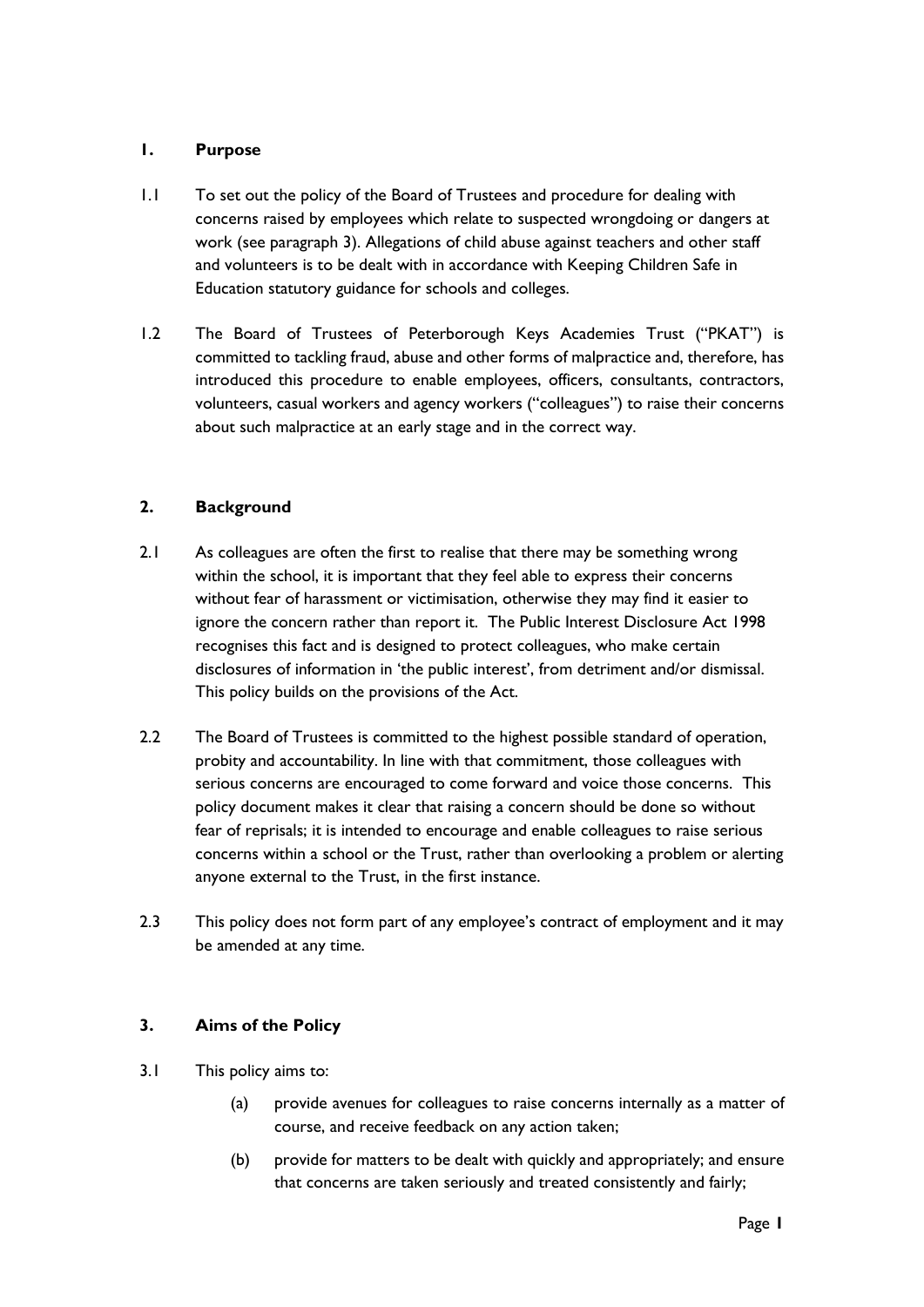- (c) reassure colleagues that they will be protected from reprisals or victimisation for whistleblowing where they have a genuine concern;
- (d) allow colleagues to take the matter further if they are dissatisfied with the Board of Trustees' response.
- 3.2 A **whistleblower** is a person who raises a genuine concern relating to the matters below. If colleagues have any genuine concerns related to suspected wrongdoing or danger affecting any of our activities (a whistleblowing concern) they should report it under this policy without delay. **Whistleblowing** is the disclosure of information which relates to suspected wrongdoing or dangers at work. This may include:
	- (a) criminal activity;
	- (b) miscarriages of justice;
	- (c) danger to health and safety;
	- (d) damage to the environment;
	- (e) failure to comply with any legal or professional obligation or regulatory requirements;
	- (f) bribery;
	- (g) financial fraud or mismanagement;
	- (h) negligence;
	- (i) breach of our internal policies and procedures
	- (j) conduct likely to damage our reputation;
	- (k) unauthorised disclosure of confidential information;
	- (l) public examination fraud
	- (m) the deliberate concealment of any of the above matters.
- 3.3 Before initiating the procedure colleagues should consider the following:
	- (a) the responsibility for expressing concerns about unacceptable practice or behaviour rests with all colleagues;
	- (b) colleagues should use line manager or team meetings and other opportunities to raise questions and seek clarification on issues which are of day-to-day concern;
	- (c) whilst it can be difficult to raise concerns about the practice or behaviour of a colleague, all must act to prevent an escalation of the problem and to prevent themselves being potentially implicated.
- 3.4 This policy should not be used for complaints about an employee's personal circumstances, such as the way s/he has been treated at work. In these cases an employee should use the school's Grievance Procedure. If the matter relates to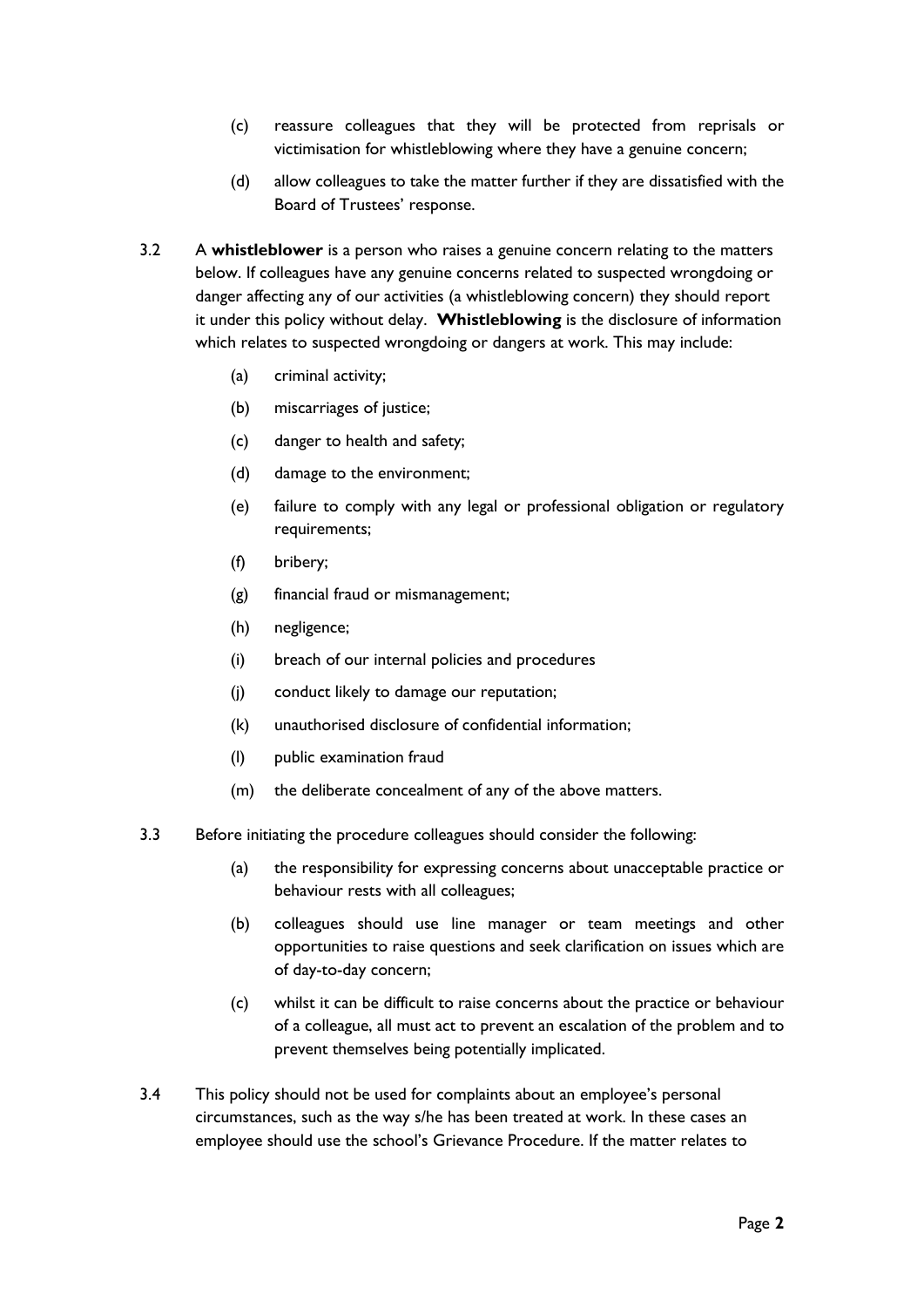salary, the salary review procedures documented in the school's pay policy should be referenced.

## **4. Safeguards**

- 4.1 Harassment or Victimisation
	- (a) The Board of Trustees recognises that the decision to report a concern can be a difficult one to make, not least because of the fear of reprisal from those responsible for the malpractice. The Board of Trustees will not tolerate harassment or victimisation and will take action to protect colleagues when they have a genuine concern.
	- (b) This does not mean that if an employee is already the subject of internal procedures such as disciplinary or redundancy, that those procedures will be halted as a result of that employee raising a concern under the whistleblowing policy.

## 4.2 Confidentiality

- (a) We hope that colleagues will feel able to voice whistleblowing concerns openly under this policy. The Board of Trustees will make every effort to protect a colleague's identity if confidentiality is requested.
- (b) As indicated above, identity will be protected as far as possible, but should the investigation into the concern require the colleague to be named as the source of the information, this will be discussed with the colleague before their name is disclosed.
- 4.3 Anonymous Allegations
	- (a) Colleagues are encouraged to put their name to an allegation or concern. Proper investigation may be more difficult or impossible if we cannot obtain further information and it is also more difficult to establish whether allegations are credible. Anonymous allegations will be considered at the discretion of the Board of Trustees. In exercising the discretion, the factors to be taken into account would include:
		- (i) the seriousness of the issues raised;
		- (ii) the credibility of the concern; and
		- (iii) the likelihood of confirming the allegation from attributable sources.

#### 4.4 Untrue Allegations

(a) If a colleague makes an allegation where s/he has a genuine concern, but it is not confirmed by the investigation, no action will be taken against that colleague. If, however, we conclude that an employee has made malicious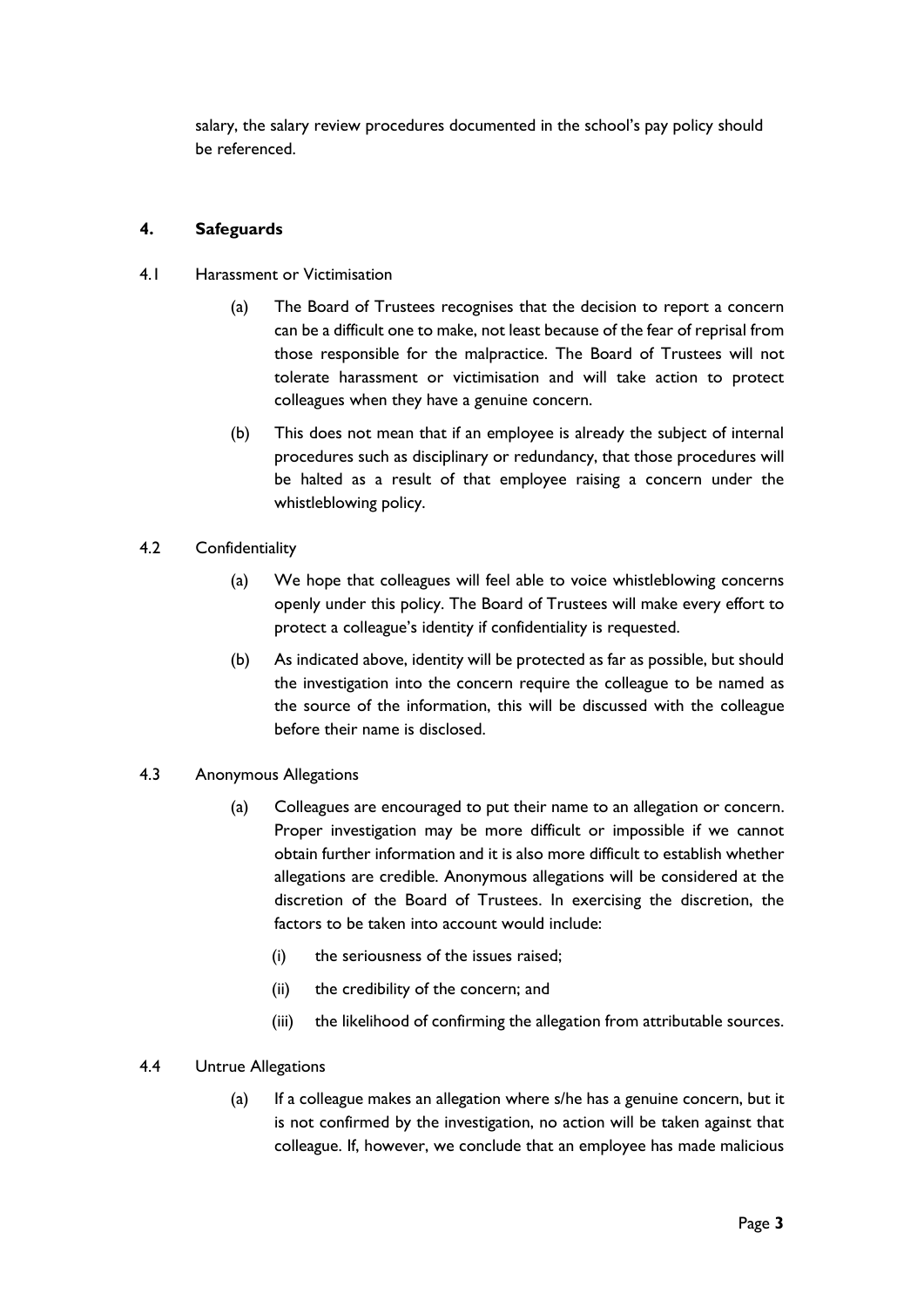or vexatious allegations, or with a view to personal gain, disciplinary action may be taken against that colleague.

- 4.5 Unfounded Allegations
	- (a) Following investigation, allegations may be confirmed as unfounded. This outcome will be notified to the colleague who raised the concern, who will be informed that the Board of Trustees deems the matter to be concluded and that it should not be raised again unless new evidence becomes available.
- 4.6 Support to Colleagues
	- (a) It is recognised that raising concerns can be difficult and stressful. Advice and support will be made available, as appropriate, to both the colleague(s) raising the concerns and any colleague(s) subject to investigation.
	- (b) Colleagues may wish to consult with their Trade Union or make use of the Employee Assistance Programme (EAP) available specific to their setting.
- 4.7 Vested Interest
	- (a) Any colleague whose relative/friend is the subject of a complaint will not be involved in the handling of the complaint.

#### **5. How to raise a Concern**

- 5.1 As a first step, a colleague should normally raise concerns with their immediate manager or their manager's superior. This depends, however, on the seriousness and sensitivity of the issues and who is involved. For example, if a colleague believes that their immediate manager or their manager's superior is involved, s/he should approach the setting's Headteacher or Chair of the Local Governing Body, or the Trust Chief Executive Officer or Chair of the Board of Trustees. An employee (including the setting's Headteacher and members of the setting's leadership team) can by-pass the direct management line and the Local Governing Body of the setting if s/he feels the overall management and Local Governing Body of a school is engaged in an improper course of action. Should the concern be regarding improper courses of action within PKAT, the same right to bypass the Chief Executive Officer of the Trust and the Chair of the Board of Trustees applies in this case please refer to section 7 below.
- 5.2 Concerns are better raised in writing. The colleague should set out the background and history of the concerns, giving names, dates and places where possible, and the reasons why s/he is particularly concerned about the situation. If a colleague does not feel able to put the concern in writing, s/he should telephone or meet the appropriate person. It is important that, however the concern is raised, the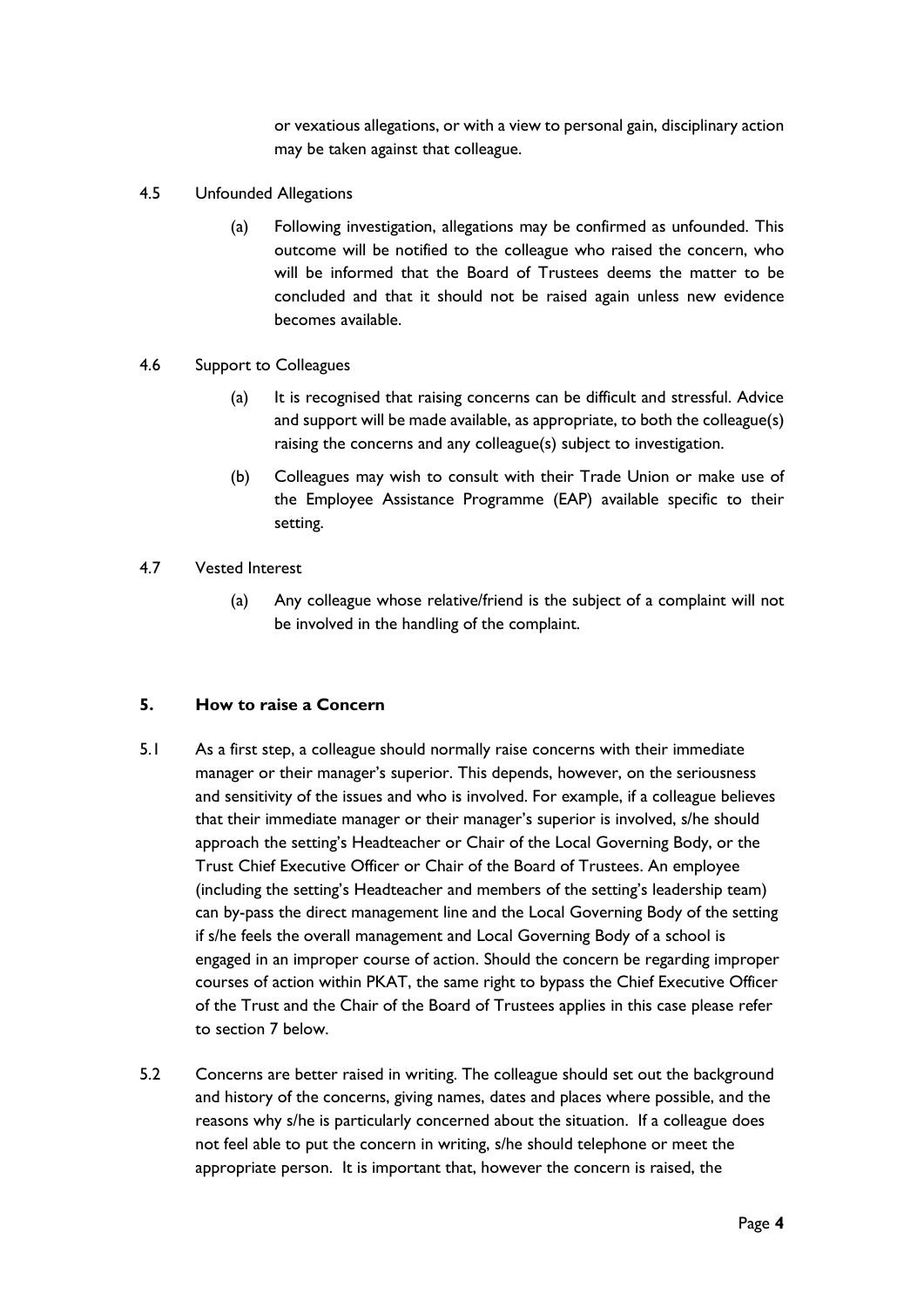colleague makes it clear that s/he is raising the issue via the whistleblowing policy and procedure.

- 5.3 The earlier a colleague expresses the concern, the easier it is to take action.
- 5.4 Although a colleague is not expected to prove the truth of an allegation, s/he will need to demonstrate to the person contacted that there are sufficient grounds for the concern.
- 5.5 In some instances it may be appropriate for a colleague to ask a trade union to raise a matter on their behalf.
- 5.6 At each meeting under this policy the colleague may bring a workplace companion or trade union representative. The companion must respect the confidentiality of the disclosure and any subsequent investigation.

#### **6. The Role of Senior Managers**

- 6.1 A Senior Manager may be informed by an employee about concern(s) and that s/he is "blowing the whistle" within the procedure in person; or in writing or over the phone.
- 6.2 The Senior Manager should respond immediately by arranging to meet with the colleague to discuss the concern(s) as soon as possible.
- 6.3 Stage One:
	- (a) At the initial meeting the Senior Manager should establish that:
		- (i) There is genuine cause and sufficient grounds for the concern; and
		- (ii) the concern has been appropriately raised via the Whistleblowing Policy.
	- (b) The Senior Manager should ask the colleague to put their concern(s) in writing, if s/he has not already done so. If the colleague is unable to do this the Senior Manager will take down a written summary of his/her concern/s and provide him/her with a copy after the meeting. The Senior Manager should make notes of the discussions with the colleague. The colleague's letter and/or Senior Manager's notes should make it clear that the colleague is raising the issue via the whistle-blowing procedure and provide:
		- (i) the background and history of the concerns; and
		- (ii) names, dates and places (where possible); and
		- (iii) the reasons why the colleague is particularly concerned about the situation.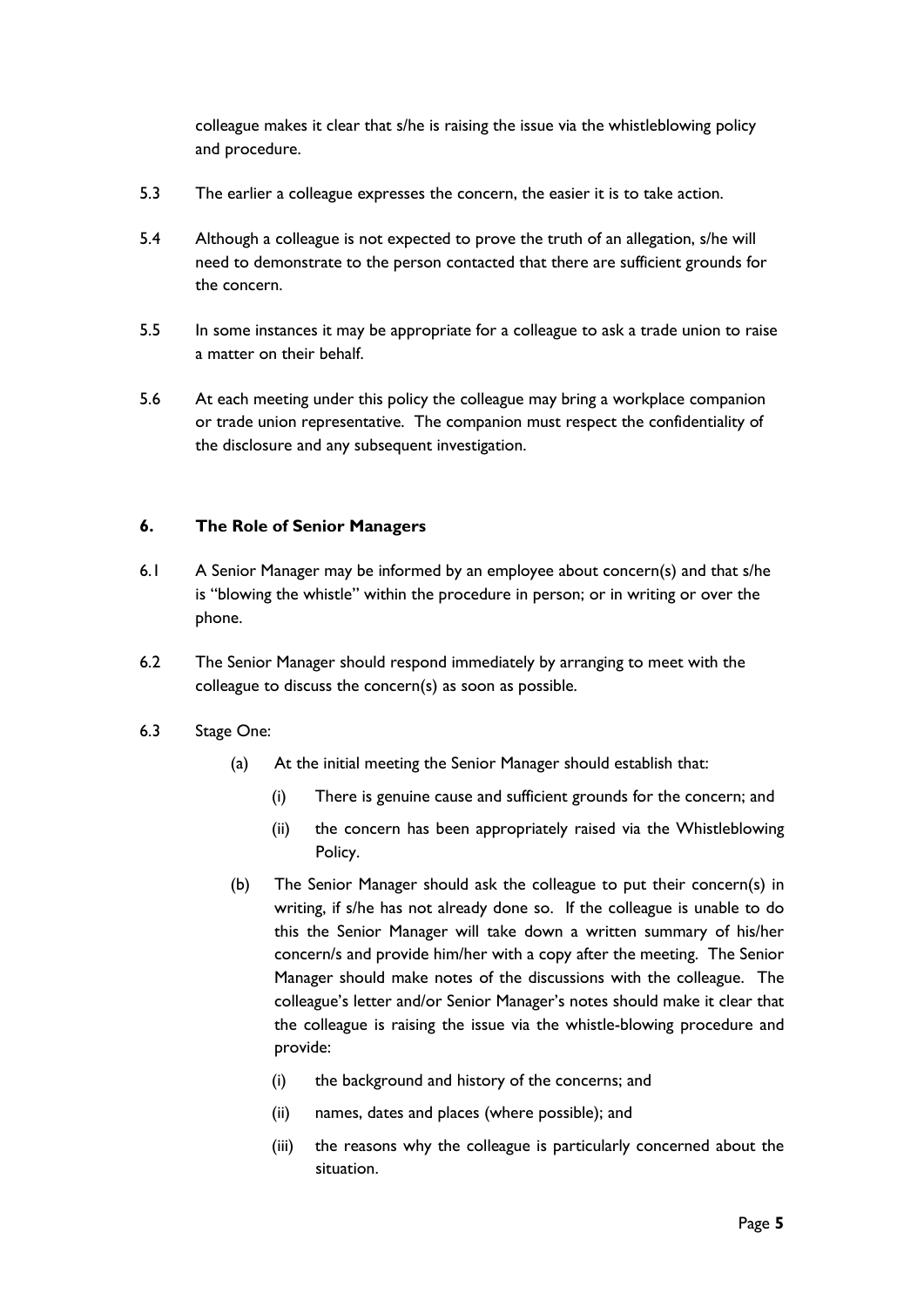- (c) The colleague should be asked to date and sign their letter and/or the notes of any discussion. The Senior Manager should positively encourage the colleague to do this, as a concern expressed anonymously is much less powerful and much more difficult to address, especially if the letter/notes become evidence in other proceedings, e.g. an internal disciplinary hearing.
- (d) The Senior Manager should follow the policy as set out above and in particular explain to the colleague:
	- (i) who s/he will need to speak to determine the next steps (e.g. Headteacher)
	- (ii) what steps s/he intends to take to address the concern;
	- (iii) how s/he will communicate with the colleague during and at the end of the process;
	- (iv) it should be noted that the need for confidentiality may prevent the school giving the colleague specific details of any necessary investigation or any necessary disciplinary action taken as a result;
	- (v) that the colleague will receive a written response within ten working days;
	- (vi) that their identity will be protected as far as possible, but should the investigation into the concern require the colleague to be named as the source of the information, that this will be discussed with the colleague before their name is disclosed;
	- (vii) that the Board of Trustees will do all that it can to protect the colleague from discrimination and/or victimisation;
	- (viii) that the matter will be taken seriously and investigated immediately;
	- (ix) that if the colleague's concern, though raised as a genuine concern, is not confirmed by the investigation, no punitive action will be taken against them;
	- (x) that if clear evidence is uncovered during the investigation that s/he has made a malicious or vexatious allegation, disciplinary action may be taken against them; and
	- (xi) the investigation may confirm their allegations to be unfounded in which case the Board of Trustees will deem the matter to be concluded unless new evidence becomes available.
- 6.4 Stage Two:
	- (a) Following the initial meeting with the employee, the Senior Manager should consult with the Headteacher of the setting, Chair of the Local Governing Body who in turn will liaise with the Chief Executive Officer of the Trust and/or Chair of the Board of Trustees to determine whether an investigation is appropriate and, if so, what form it should take. A record should be made of the decisions and/or agreed actions.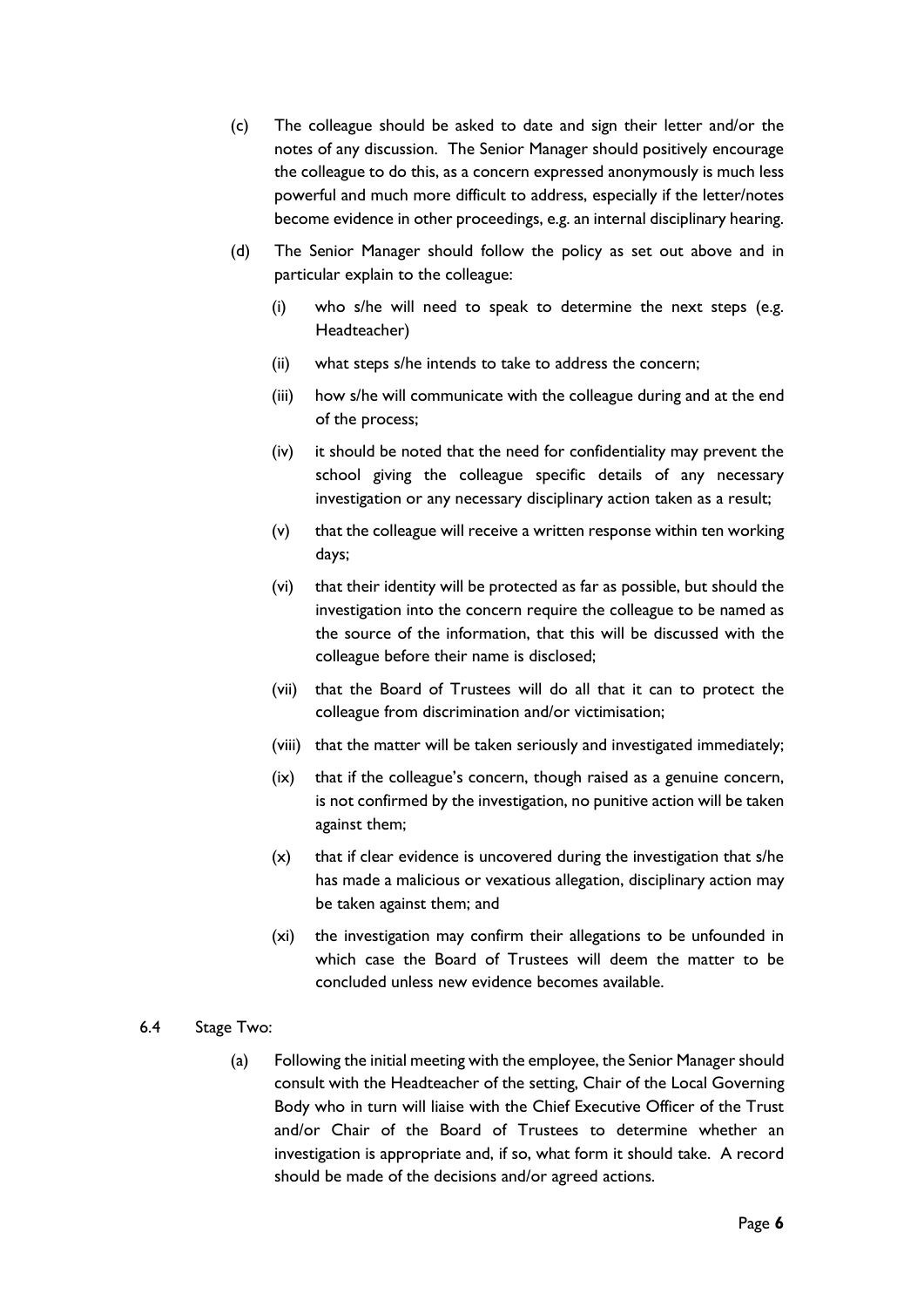- (b) It may be necessary, with anonymous allegations, to consider whether it is possible to take any further action. When making this decision, Senior Managers should take the following factors into account:
	- (i) the seriousness of the issue(s) raised;
	- (ii) the credibility of the concern(s); and
	- (iii) the likelihood of confirming the allegation(s) from attributable sources.
- (c) In some cases, it may be possible to resolve the concern(s) simply, by agreed action or an explanation regarding the concern(s), without the need for further investigation. However, depending on the nature of the concern(s) it may be necessary for the concern(s) to:
	- (i) be investigated internally;
	- (ii) be referred to the Local Authority's Designated Officer (LADO)
	- (iii) be referred to the police;
	- (iv) be referred to the external auditor;
	- (v) form the subject of an independent inquiry.
- (d) Senior Managers should have a working knowledge and understanding of other Trust and school policies and procedures, e.g. grievance, disciplinary, harassment, child protection procedures, to ensure that concerns raised by colleagues are addressed via the appropriate procedure/process.

#### 6.5 Stage Three

- (a) Within ten working days of a concern being received, the manager receiving the concern (at paragraph 5.1 above) must write to the colleague:
	- (i) acknowledging that the concern has been received;
	- (ii) indicating how they propose to deal with the matter;
	- (iii) giving an estimate of how long it will take to provide a final response; and/or
	- (iv) telling the colleague whether any initial enquiries have been made; and
	- (v) telling the colleague whether further investigations will take place, and if not why not; and/or
	- (vi) letting the colleague know when s/he will receive further details if the situation is not yet resolved.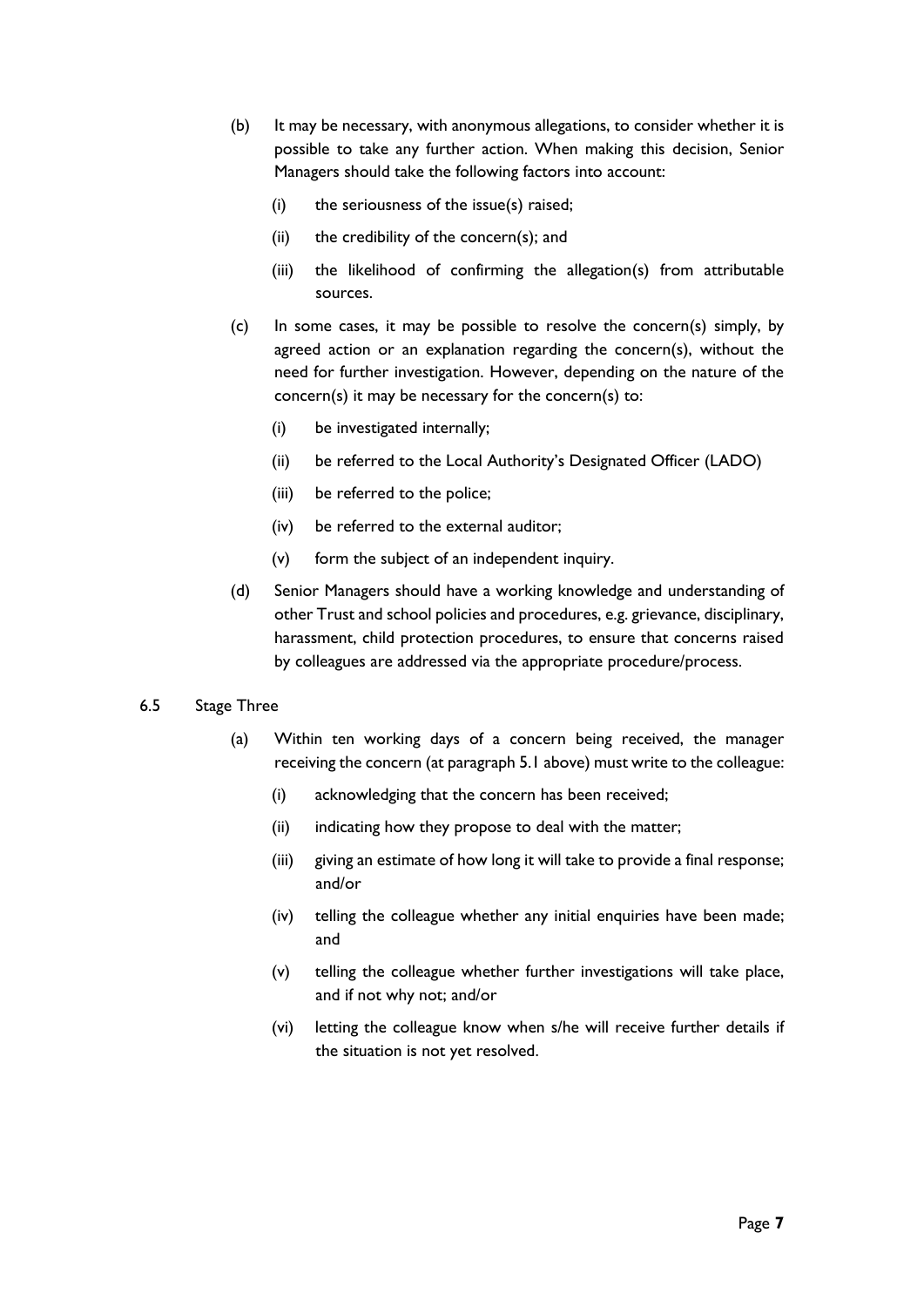## **7. Raising Concerns Outside the School and Trust**

- 7.1 The aim of this policy is to provide an internal mechanism for reporting, investigation and remedying any wrongdoing in the workplace. In most cases the colleague should not find it necessary to alert anyone externally. The law recognises that in some circumstances it may be appropriate for the colleague to report his/her concerns to an external body such as a regulator. It will very rarely if ever be appropriate to alert the media. Colleagues are strongly encouraged to seek advice before reporting a concern to anyone external (outside of the school setting and the Trust). If a colleague is not satisfied with the Board of Trustees' response, the manager should ensure that s/he is made aware with whom s/he may raise the matter externally, via:
	- (a) '**Public Concern at Work**': telephone 0207 404 6609 (see para. 7.3 below);
	- (b) A recognised Trade Union;
	- (c) a senior Officer of the Local Authority;
	- (d) an External Auditor;
	- (e) relevant professional bodies or regulatory organisations;
	- (f) a Solicitor;
- 7.2 The manager should stress to the colleague that if s/he chooses to take a concern outside the School or Trust, it is the colleague's responsibility to ensure that confidential information is not disclosed, i.e. confidential information, in whatever format, is not handed over to a third party.
- 7.3 **Public Concern at Work** is a registered charity that colleagues can contact for advice to assist them in raising concerns about poor practice at work. The charity also provides advice to employers as to the possible ways to address these concerns.
- 7.4 Concerns about safeguarding practices can be raised externally using the NSPCC whistleblowing helpline. Employees can call 0800 028 0285 or email help@nspcc.org. There is further procedural information within the Trust Safeguarding and Child Protection Policy as well as with the Department for Education's publication 'Keeping Children Safe in Education'.

#### **8. Monitoring and Review**

8.1 The Board of Trustees will be responsible for monitoring the implementation and effectiveness of this policy/procedure with delegated operational function passed to the Trust's Leadership Team. The policy is prepared by the Chief Operating Officer of the Trust in conjunction with model policies obtained from EPM and in early